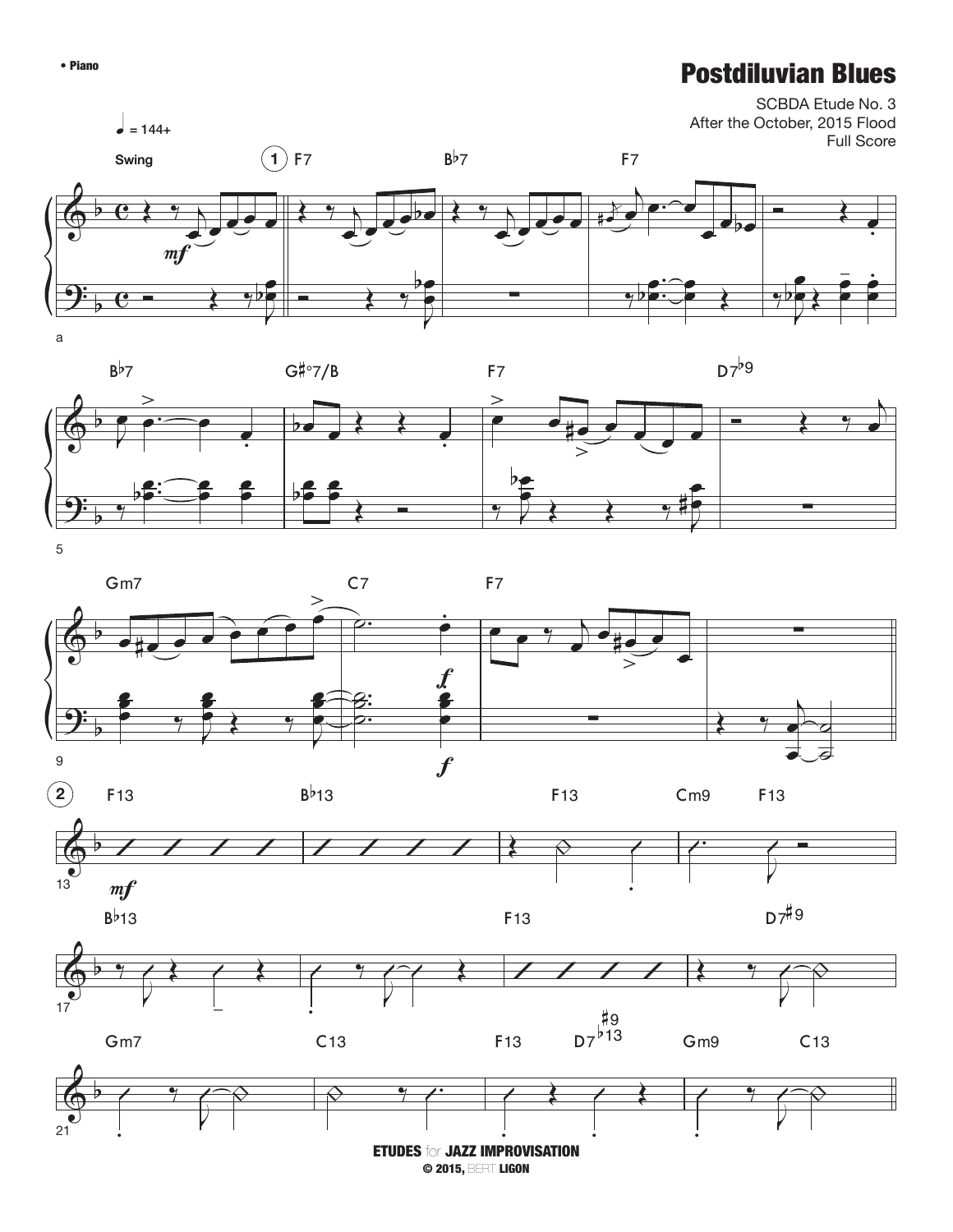





29